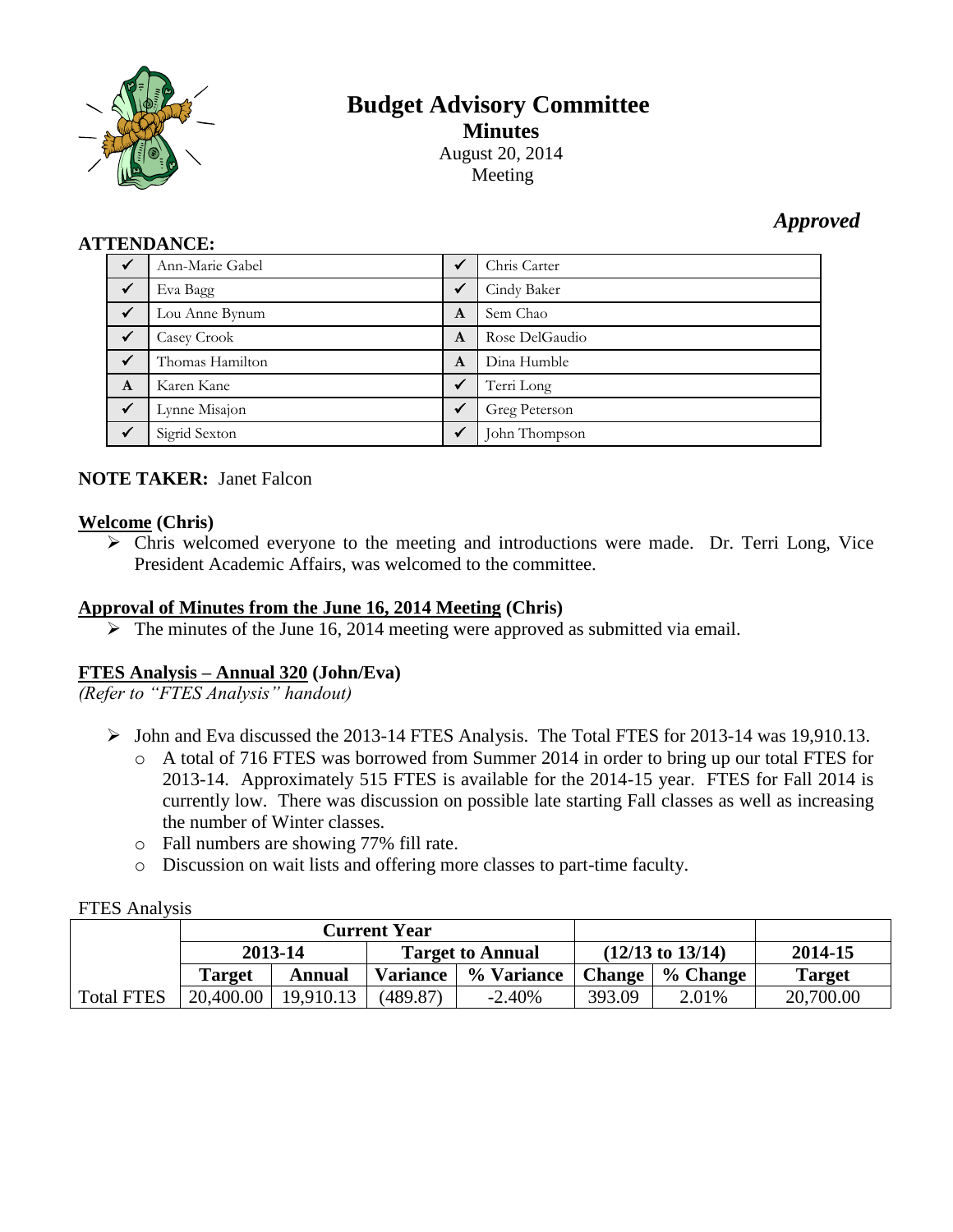#### **Adopted Budget FY 2014-2015 (John)**

*(Refer to "Adopted Budget Fiscal Year 2014-2015" and "Adopted Budget 2014-15" PowerPoint presentation handouts)*

- $\triangleright$  John reviewed the Adopted Budget 2014-2015 with a PowerPoint presentation. The Budget will be going to the Board on September 9, 2014 for approval. Following are highlights from the presentation:
	- o \$140.4 million (2.75%) in access/restoration funding:
		- \$1.85 million (2%) for LBCC is built into budget if we grow 397 FTES for a total of 20,307
		- If we grow to 20,656 FTES we could generate an additional \$1.6 million
	- o FTES History and Projection
		- $\blacksquare$  12-13 284 Disallowed FTES; 19,517 funded
		- $\blacksquare$  13-14 0 Unfunded FTES; 19,910 funded
		- $14-15-20,307$  funded FTES; total budget 20,700 FTES
	- $\circ$  List of Funds Expenditures & Other Outgo (in millions)

|       | <b>Adopted</b> | <b>Unaudited</b> | Adopted       |  |
|-------|----------------|------------------|---------------|--|
|       | <b>Budget</b>  | <b>Actual</b>    | <b>Budget</b> |  |
|       | 2013-14        | 2013-14          | 2014-15       |  |
| Total | \$415.7        | \$213.1          | \$389.1       |  |

## **a) Unrestricted General Fund**

o Unrestricted General Fund Overall Summary

|                           | <b>Unaudited</b><br><b>Actual</b><br>2013-14 | <b>Adopted</b><br><b>Budget</b><br>2014-15 | <b>Change</b><br><b>Increase</b><br>(Decrease) |
|---------------------------|----------------------------------------------|--------------------------------------------|------------------------------------------------|
| <b>Total Revenue</b>      | \$106,827,394                                | \$107,919,726                              | \$1,092,332                                    |
| <b>Total Expenditures</b> | 102,806,353                                  | 111,278,494                                | 8,472,141                                      |
| Surplus/(Deficit)         | 4,021,041                                    | (3,358,768)                                | (7,379,809)                                    |
| <b>Fund Balance</b>       | \$21,201,743                                 | \$17,842,975                               | $(\$3,358,768)$                                |

- o Major Revenue Changes in 2014-15
	- Apportionment \$1.37 million increase is the net of:
		- $\circ$  \$0.68 million due to the reduction of the deficit factor from 1.72% to 1.0%.
		- o \$1.85 million in increased access/restoration.
		- o \$0.84 million in COLA.
		- o (\$2.00) million decrease due to prior year apportionment recalc revenue and full-time faculty adjustment (FON penalty).
- o Major Expenditure Changes in 2013-14
	- Academic Salaries \$4.7 million increase is due to hiring 42 new faculty and the proposed 2% & approved 3% salary rate increase for full-time and part-time faculty respectively.
	- Classified Salaries \$2.1 million increase is due mainly to the restoration of certain previously cut positions and creation of new positions (10.65 FTE) (*correction after the meeting: 9.75 FTES*) and the proposed 2% on- and 2% off-schedule increases.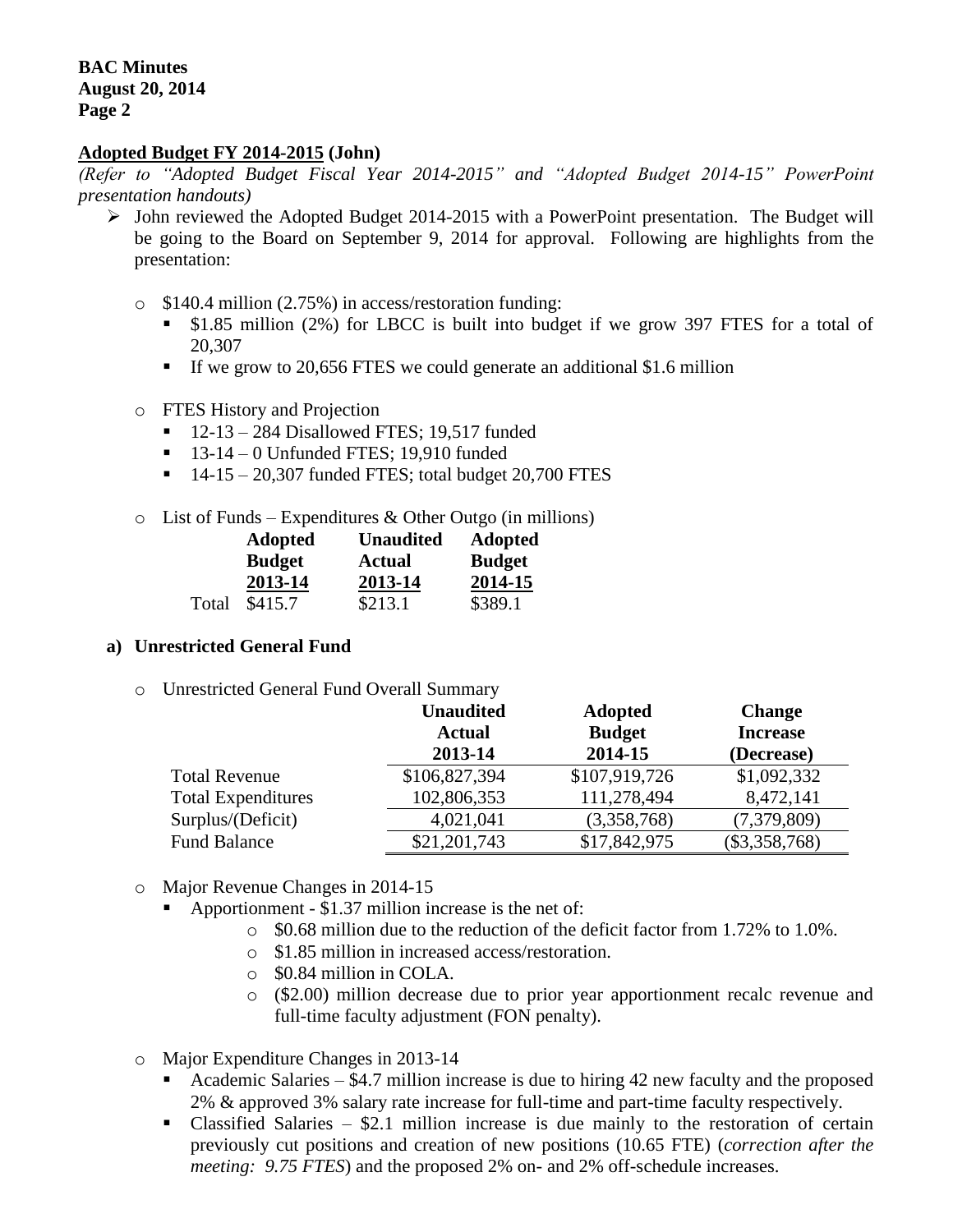#### **Adopted Budget FY 2013-2014 (continued)**

- $\blacksquare$  Total Benefits \$3.1 million increase due to the increase in positions, pay rate increases, and increases to certain benefit rates, most notably the 6.1% health & welfare, 0.63% STRS and 0.329% PERS.
- Contract Services and Operating Expenses (\$0.8) million decrease is due to one-time IRS costs less the net increases in various other areas.
- Other Outgo  $(\$1.0)$  million decrease is due to the elimination of the scheduled maintenance match and the 2013-14 one-time additional self-insurance costs.
- Approximately \$6.9 million cuts in apportionment since 2009-10. Approximately \$1.4 million cuts in expenditures since 2009-10.

|                                | <b>Adopted Budget</b><br>2014-15 | Projected<br>2015-16 |
|--------------------------------|----------------------------------|----------------------|
| <b>Beginning Fund Balance</b>  | \$21,201,743                     | \$17,842,975         |
| Prior Year Surplus/(Deficit)   | 1,493,804                        | (3,358,768)          |
| <b>Apportionment Changes</b>   | 2,878,896                        | 2,107,467            |
| <b>Other Revenue Changes</b>   | 293,097                          | $-0-$                |
| New & Restored Positions       | (4,878,872)                      | (576,000)            |
| <b>Salary Rate Increases</b>   | (2,691,084)                      | (318,792)            |
| Other Salary & Benefit Changes | (2,158,759)                      | (3,001,538)          |
| <b>Other Expense Changes</b>   | 1,704,150                        | 1,278,812            |
| Net Surplus/(Deficit)          | (3,358,768)                      | (3,868,819)          |
| <b>Ending Fund Balance</b>     | \$17,842,975                     | \$13,974,156         |

#### o Unrestricted General Fund Two-Year Projection

- o Proposition 30 revenues are temporary. Sales and Income tax increases will end in 2016 and 2018 respectively. In 2013-14 we received \$15 million in Proposition 30 revenues. Budgeting \$16 million for 2014-15.
- o A lengthy discussion occurred on future budgets and the State budget.

#### **b) Restricted General Fund**

o John reviewed the Restricted General Fund Budget as referenced on pages 24-29 in the Adopted Budget book.

| <b>Restricted General Fund</b>     | <b>Unaudited</b><br>Actual<br>2013-2014 | <b>Adopted</b><br><b>Budget</b><br>2014-2015 |
|------------------------------------|-----------------------------------------|----------------------------------------------|
| <b>Total Federal Revenue</b>       | 7,409,539                               | 7,866,703                                    |
| <b>Total State Revenue</b>         | 7,185,785                               | 9,180,358                                    |
| <b>Total Local Revenue</b>         | 4,477,006                               | 6,914,017                                    |
| <b>TOTAL REVENUE</b>               | 19,072,330                              | 23,961,078                                   |
| TOTAL EXPENDITURES & OTHER OUTGO   | 18,896,430                              | 24, 247, 219                                 |
| <b>OPERATING SURPLUS/(DEFICIT)</b> | 175,900                                 | (286, 141)                                   |
| <b>Plus Beginning Balance</b>      | 2,707,976                               | 2,883,876                                    |
| <b>ENDING BALANCE</b>              | 2,883,876                               | 2,597,735                                    |